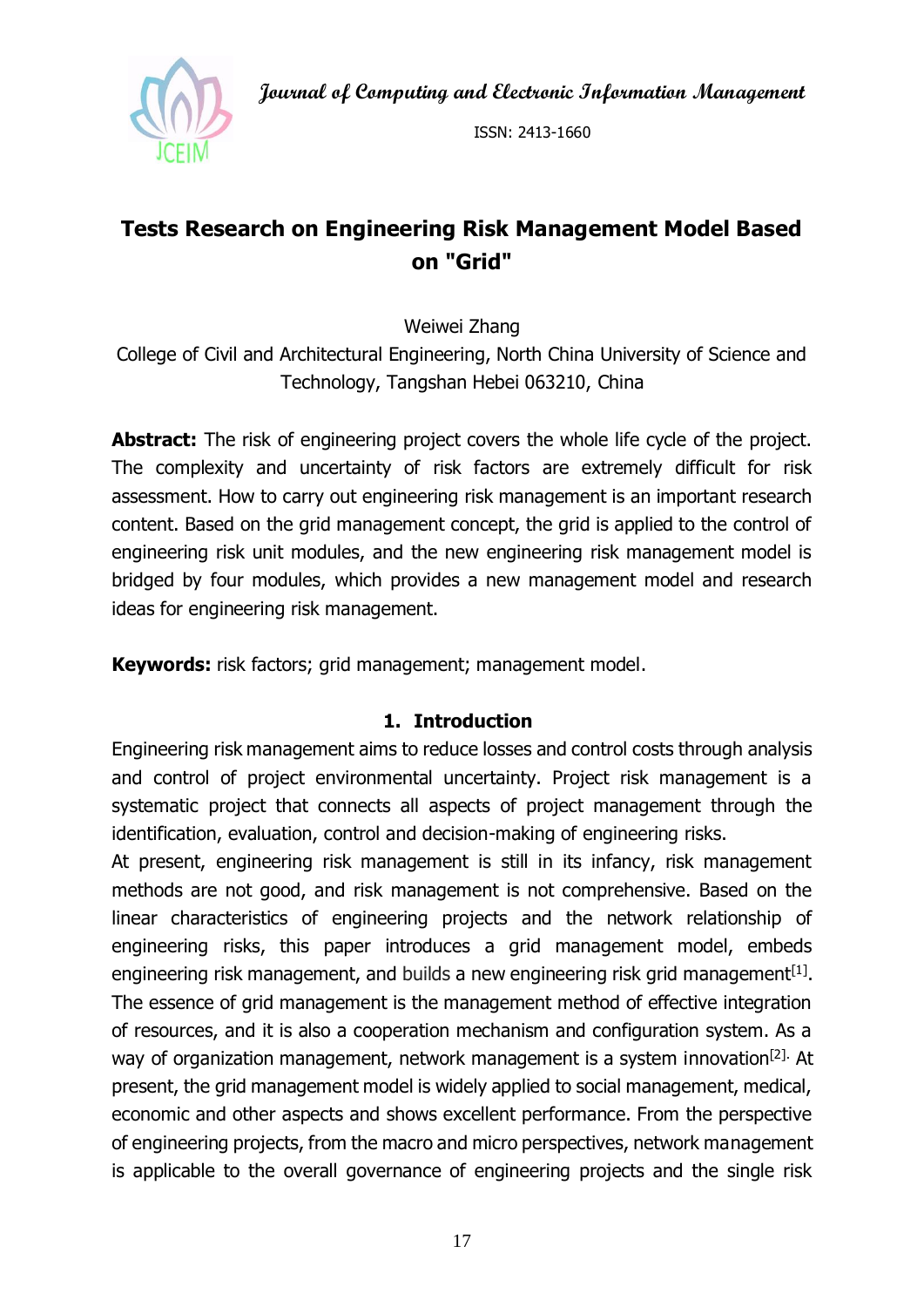management mechanism of engineering. Therefore, this paper attempts to introduce the grid management model into the engineering risk management model, hoping to manage the project risks more efficiently, reasonably and comprehensively, and avoid major losses.

#### **2. Grid management**

#### 2.1 Grid management principle

Grid management theory is a new management theory in management science. The grid management method based on system theory, cybernetics and synergy has digital, refined and dynamic management characteristics<sup>[3]</sup>. It is a typical closed-loop management model. According to the idea of computer grid management, the management object is divided into several sub-grid units by using certain standards. With the help of modern information technology and coordination mechanism between sub-grid units, data transparency can be realized between each sub-grid. The communication is smooth, and each sub-grid is monitored, processed and fed in real time to form a network of relational interconnections. The grid structure of cross-over and mutual communication makes the management efficiency greatly improved, and the integration project is fully realized<sup>[4]</sup>. The management model of life cycle resources and improving the efficiency of engineering risk management and control effectively avoids the lack of data in management and the difficulty of managing multiple factors and multiple time periods.

## 2.2 Features of grid management

The characteristics of grid management are standardization, comprehensiveness and digitization. First, the grid is divided according to the unified standard, so that the grids have similar functions and the same structure, so as to facilitate unified management<sup>[5]</sup>. In the horizontal direction, the interconnection between the grids allows the resources to move laterally, so that the information can be effectively symmetrical and can be quickly reflected. In the vertical direction, each grid resource can be optimized and centralizedly regulated. Each grid belongs to the entire system according to certain standards. Once an emergency occurs, the entire grid management system can quickly make an emergency response and handle it accordingly.

## **3. Engineering risk identification and analysis**

Engineering risk identification and analysis is the basis of engineering risk management. Only comprehensive and accurate identification and analysis of engineering risks can achieve engineering risk management. This paper identifies the risk factors that have an impact, horizontally from the perspectives of technology,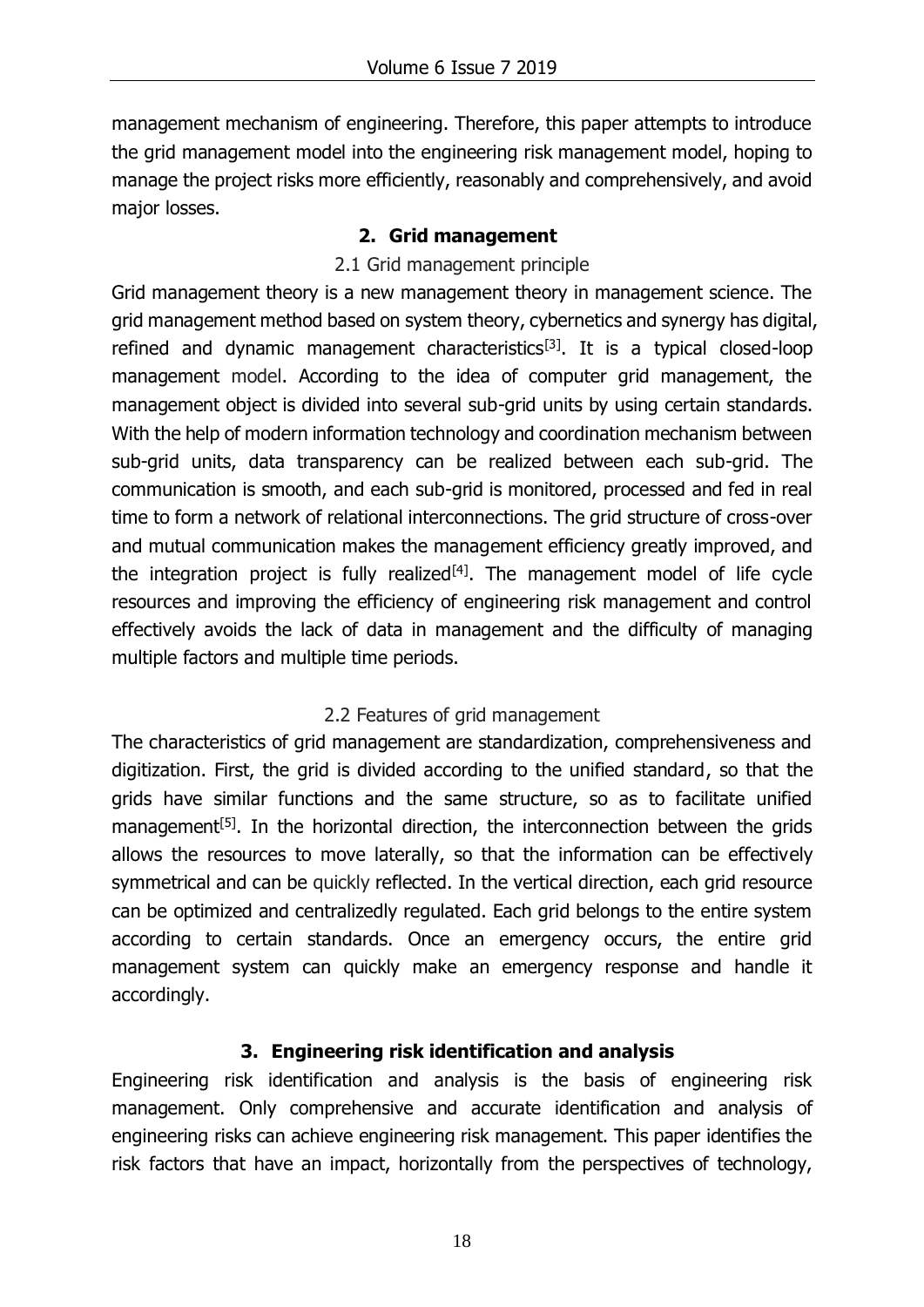economy, environment, management and political risk, vertical identification from the four perspectives of progress, quality, cost and security risk $[6]$ . The risk factor of horizontal identification is used as the criterion layer, and the indicator layer is vertically analyzed based on the criteria layer: national policies and regulations, macroeconomic environment, administrative intervention risk; design reliability and feasibility, construction risk; target control risk, contract risk, management and The quality of construction personnel; investment environmental risks, inflation risks, interest rate changes risks, capital supply and demand risks; meteorological risks, geological risks, unfavorable geographical locations.

## **4. Grid-based engineering risk management model**

## 4.1 Engineering risk gridding

According to the grid division principle of "engineering stage, stage attribute, risk type", it is divided into first, second, third and fourth levels<sup>[7]</sup>. The whole project is a firstlevel grid. Secondly, the previous planning, construction period and handover period are unitized into a secondary grid, and then the secondary grid is further divided into natural environment, political factors, technical factors and economic factors. The unit is transformed into a three-level grid, and finally a specific risk factor is used as a fourlevel grid.



Fig. 1 Engineering Risk Factor Grid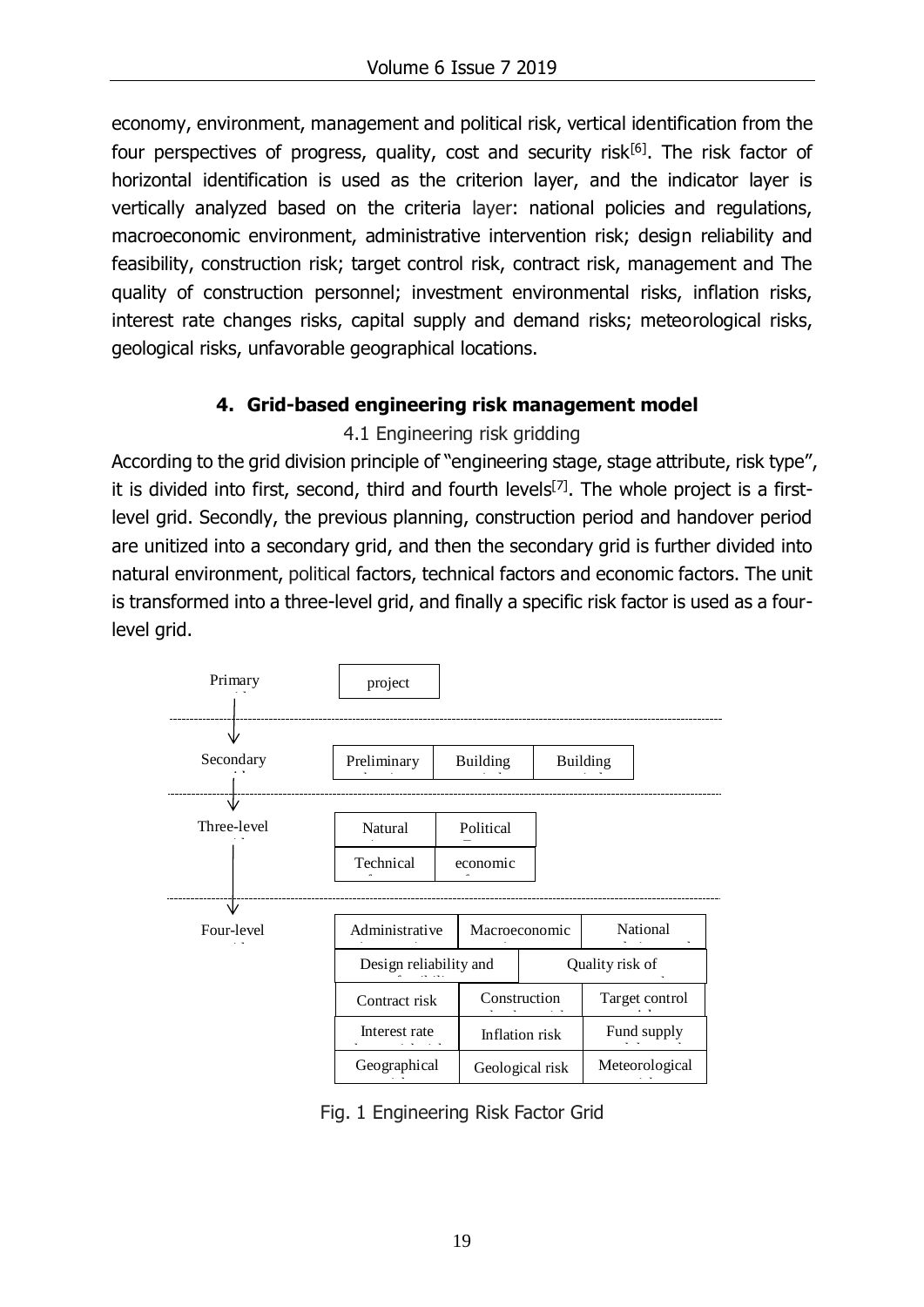#### 4.2 Engineering Risk Management Model

The engineering risk management model will work in accordance with the basic module and the core module. The basic module is the risk information collection and feedback module, that is, the real-time information of the project is obtained. The core module includes a risk processing module, a risk evaluation module, and a supervision management module. The risk processing module is based on the risk information collection and feedback module to obtain relevant information in real time and process the event to realize the event processing, and at the same time, the data is retained. In dealing with other risk factors, the related incidents can be investigated, traced, and supported. The risk statistical evaluation module analyzes the risk processing results and conducts comprehensive evaluation based on the pre-treatment evaluation results of the risks and the re-evaluation results after the risk treatment, and formulates risk prevention and control measures and countermeasures based on the comprehensive evaluation results, and simultaneously on the engineering projects. Corresponding optimization to avoid the adverse effects brought by risks; risk supervision and management module is to avoid the risk factors in the whole process of the project can not achieve the correlation, the supervision and management can effectively avoid the blind spots of risk analysis, and in the dimension of the project phase The risk factors of the project are dimensioned to ensure that the entire grid is coordinated and the modules are processed efficiently.



Fig. 2 Grid Engineering Risk Management Model

#### **5. Conclusion**

By introducing the grid management mode, the engineering risk factors are divided into first, second, third and fourth grids, and the engineering projects are aggregated and managed from the perspective of risk. According to the risk information collection and feedback module, The risk processing module, risk assessment module and risk supervision management module realize the monitoring and management of the risk of the whole life cycle of the project, thereby maximizing the efficiency of project project management, minimizing project cost, maximizing safety and optimizing